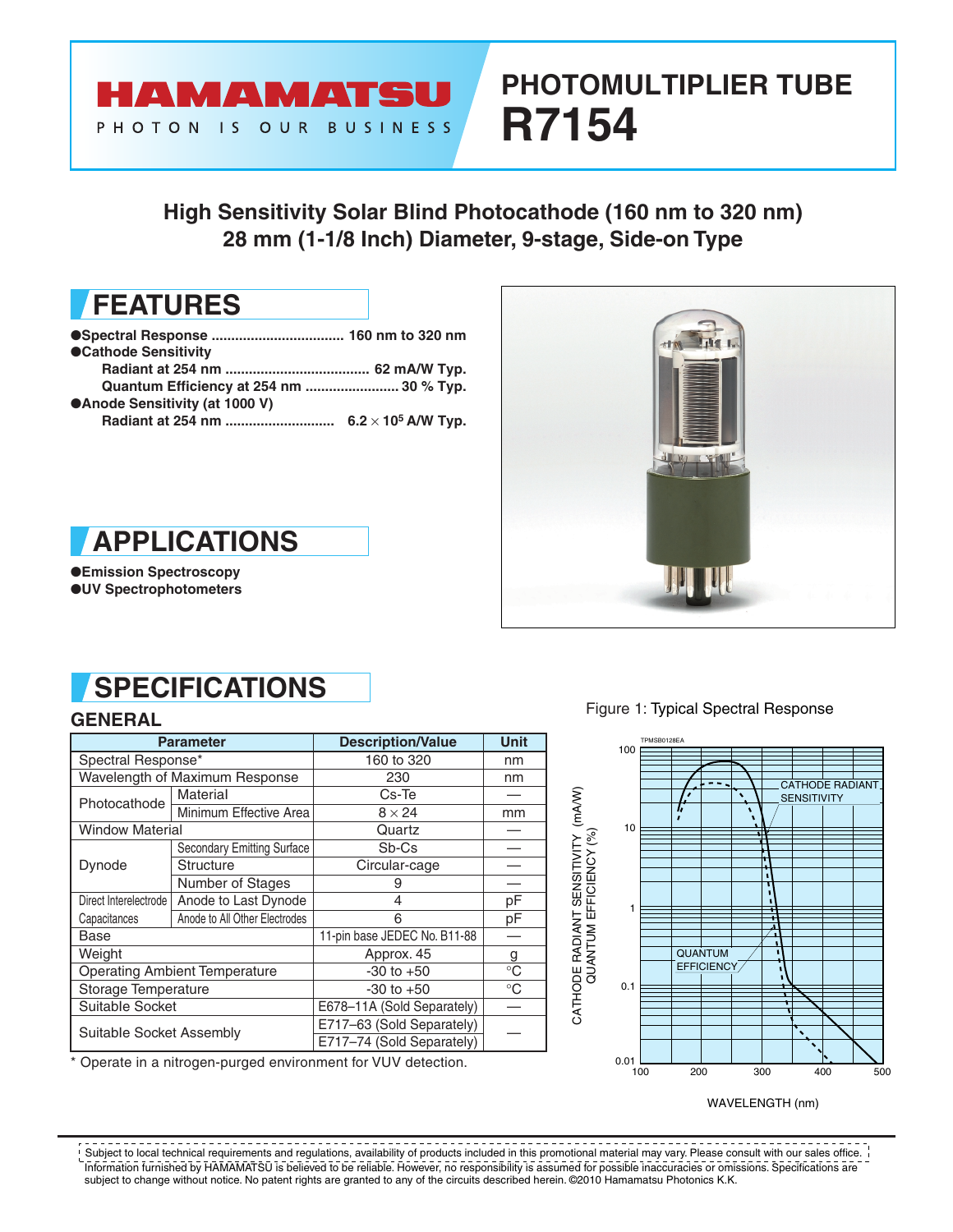## **PHOTOMULTIPLIER TUBES R7154**

### **MAXIMUM RATINGS (Absolute Maximum Values)**

|                         | <b>Parameter</b>              | Value | Unit |
|-------------------------|-------------------------------|-------|------|
| Supply Voltage          | Between Anode and Cathode     | 1250  |      |
|                         | Between Anode and Last Dynode | 250   |      |
| Average Anode Current A |                               |       | mA   |

## **CHARACTERISTlCS (at 25** °**C)**

|                                                                    | <b>Parameter</b>                   |           | Min.                  | Typ.                | Max. | <b>Unit</b> |
|--------------------------------------------------------------------|------------------------------------|-----------|-----------------------|---------------------|------|-------------|
|                                                                    | Quantum Efficiency<br>at 254 nm    |           |                       | 30                  |      | $\%$        |
| <b>Cathode Sensitivity</b>                                         | Radiant                            | at 254 nm |                       | 62                  |      | mA/W        |
| <b>Anode Sensitivity</b>                                           | Radiant<br>at 254 nm               |           | $1.0 \times 10^{5}$   | $6.2 \times 10^{5}$ |      | A/W         |
| Gain                                                               |                                    |           | $1.0 \times 10^{7}$   |                     |      |             |
| Anode Dark Current <sup>F</sup> (After 30 min Storage in Darkness) |                                    |           |                       | 10                  | nA   |             |
| ENI (Equivalent Noise Input) G                                     |                                    |           | $9.1 \times 10^{-17}$ |                     | W    |             |
|                                                                    | Anode Pulse Rise Time <sup>H</sup> |           |                       | 2.2                 |      | ns          |
| Time Response <sup>E</sup>                                         | Electron Transit Time <sup>1</sup> |           |                       | 22                  |      | ns          |
|                                                                    | Transit Time Spread (TTS) J        |           |                       | 1.2                 |      | ns          |
|                                                                    | Light Hysteresis                   |           |                       | 0.1                 |      | %           |
| Anode Current Stability K                                          | <b>Voltage Hysteresis</b>          |           |                       | 1.0                 |      | $\%$        |

### **NOTES**

- A: Averaged over any interval of 30 seconds maximum.
- B: The light source is a tungsten filament lamp operated at a distribution temperature of 2856K. Supply voltage is 100 V between the cathode and all other electrodes connected together as anode.
- C: Red/White ratio is the quotient of the cathode current measured using a red filter (Toshiba R-68) interposed between the light source and the tube by the cathode current measured with the filter removed under the same conditions as Note B.
- D: The value is cathode output current when a blue filter (Corning CS 5-58 polished to 1/2 stock thickness) is interposed between the light source and the tube under the same condition as Note B.
- E: Measured with the same light source as Note B and with the voltage distribution ratio shown in Table 1 below.

### **Table 1: Voltage Distribution Ratio**

| Electrode             |  |  |  |  | $Dy1$ Dy2 Dy3 Dy4 Dy5 Dy6 Dy7 Dy8 Dy9 |                               |  |  |  |  |  |  |  |                 |  |  |  |  |  |                                                |  |
|-----------------------|--|--|--|--|---------------------------------------|-------------------------------|--|--|--|--|--|--|--|-----------------|--|--|--|--|--|------------------------------------------------|--|
| Distribution<br>Ratio |  |  |  |  |                                       |                               |  |  |  |  |  |  |  |                 |  |  |  |  |  |                                                |  |
| 0.00011.11412.00011   |  |  |  |  |                                       | $1/2$ . $O = 11$ . $O = 11$ . |  |  |  |  |  |  |  | D.  D.  - - - - |  |  |  |  |  | $\mathsf{D}$ . A $\mathsf{A}$ and $\mathsf{A}$ |  |

SuppIy Voltage: 1000 V, K: Cathode, Dy: Dynode, P: Anode

F: Measured with the same supply voltage and voltage distribution ratio as Note E after removal of light.

G: ENI is an indication of the photon-limited signal-to-noise ratio. It refers to the amount of light in watts to produce a signal-to-noise ratio of unity in the output of a photomultiplier tube.

$$
ENI = \frac{\sqrt{2q \cdot \text{Idb} \cdot G \cdot \Delta f}}{S}
$$

- where  $q =$  Electronic charge (1.60  $\times$  10<sup>-19</sup> coulomb).
	- ldb = Anode dark current (after 30 minute storage) in amperes.  $G =$  Gain.
		- ∆f = Bandwidth of the system in hertz. 1 hertz is used.
		- S = Anode radiant sensitivity in amperes per watt at the wave length of peak response.
- H: The rise time is the time for the output pulse to rise from 10 % to 90 % of the peak amplitude when the entire photocathode is illuminated by a delta function light pulse.
- I: The electron transit time is the interval between the arrival of delta function light pulse at the entrance window of the tube and the time when the anode output reaches the peak amplitude. In measurement, the whole photocathode is illuminated.
- J: Also called transit time jitter. This is the fluctuation in electron transit time between individual pulses in the signal photoelectron mode, and may be
- K: Hysteresis is temporary instability in anode current after light and voltage are defined as the FWHM of the frequency distribution of electron transit times. applied.



#### (1) Light Hysteresis

The tube is operated at 750 V with an anode current of 1  $\mu$ A for 5 minutes. The light is then removed from the tube for a minute. The tube is then re-illuminated by the previous light level for a minute to measure the variation.

#### (2) Voltage Hysteresis

The tube is operated at 300 V with an anode current of 0.1  $\mu$ A for 5 minutes. The light is then removed from the tube and the supply voltage is quickly increased to 800 V. After a minute, the supply voltage is then reduced to the previous value and the tube is re-illuminated for a minute to measure the variation.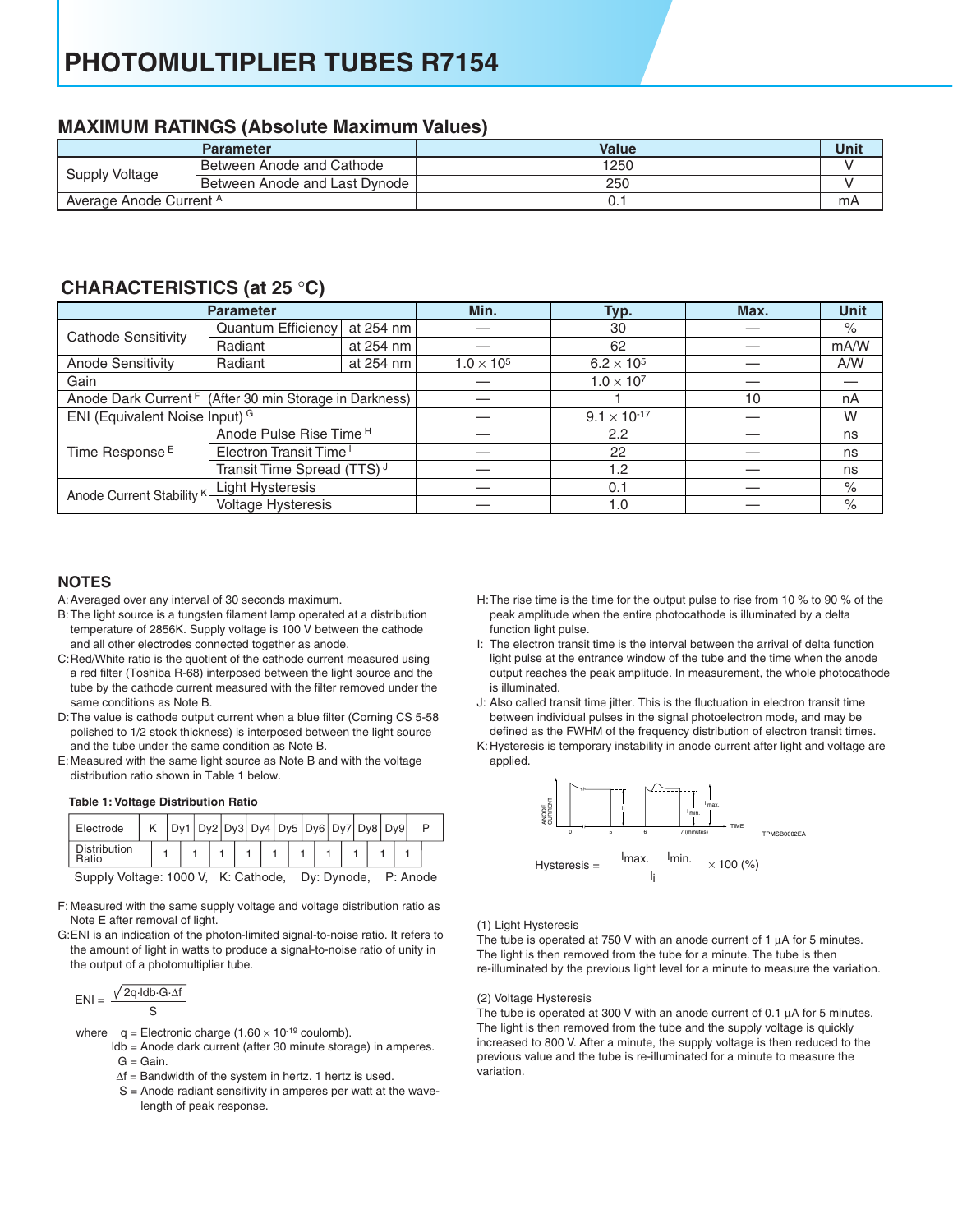



Figure 2: Anode Radiant Sensitivity and Gain **Characteristcs** 

Figure 3: Typical Time Response